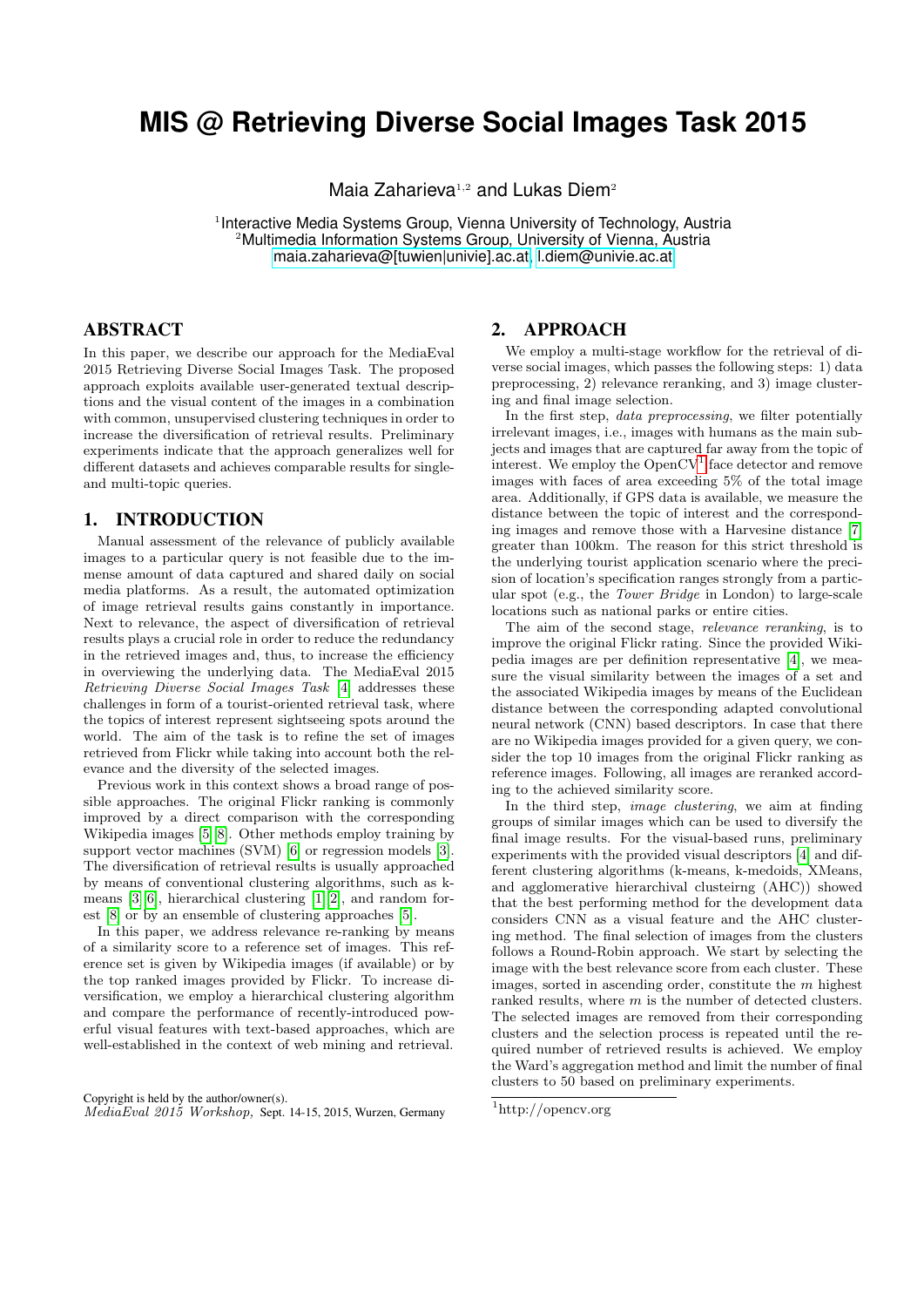<span id="page-1-1"></span>Table 1: Experimental results on the development dataset in terms of precision (P@20), cluster recall (CR@20), and F1-score (F1@20). Employed runs consider visual (V) and/or textual (T) information.

|                    | Relevance<br>Data |                         | Image      | P@20  | CR@20 | F1@20 |
|--------------------|-------------------|-------------------------|------------|-------|-------|-------|
|                    |                   |                         |            |       |       |       |
|                    | preprocessing     | reranking               | clustering |       |       |       |
|                    | Flickr baseline   |                         | 0.812      | 0.343 | 0.471 |       |
| T                  | <b>GPS</b> filter |                         |            | 0.820 | 0.350 | 0.478 |
| V                  | Face filter       |                         |            | 0.816 | 0.349 | 0.478 |
| V.T                | Face+GPS filter   |                         |            | 0.825 | 0.355 | 0.485 |
| T                  |                   |                         | TF-IDF     | 0.784 | 0.455 | 0.569 |
| T                  | GPS filter        |                         | TF-IDF     | 0.799 | 0.462 | 0.577 |
| T                  |                   |                         | LDA        | 0.798 | 0.420 | 0.542 |
| T                  | GPS filter        |                         | LDA        | 0.815 | 0.429 | 0.553 |
| $\overline{\rm v}$ |                   | $\overline{\text{CNN}}$ |            | 0.936 | 0.282 | 0.420 |
| V                  |                   |                         | <b>CNN</b> | 0.783 | 0.437 | 0.553 |
| V                  |                   | <b>CNN</b>              | <b>CNN</b> | 0.831 | 0.454 | 0.578 |
| V                  | Face filter       | <b>CNN</b>              | <b>CNN</b> | 0.835 | 0.461 | 0.584 |
| V.T                | Face+GPS filter   |                         | TF-IDF     | 0.819 | 0.464 | 0.584 |
| V,T                | Face+GPS filter   | <b>CNN</b>              | TF-IDF     | 0.925 | 0.318 | 0.460 |
| V,T                | Face+GPS filter   |                         | LDA        | 0.830 | 0.437 | 0.564 |
| V,T                | Face+GPS filter   | <b>CNN</b>              | LDA        | 0.933 | 0.318 | 0.459 |
| V,T                | Face+GPS filter   | <b>CNN</b>              | <b>CNN</b> | 0.849 | 0.468 | 0.593 |

For the text-based runs we consider two approaches. First, we perform topic modeling on the textual descriptions of each image (title and tags) using Latent Dirichlet Allocation (LDA) and the MALLET Toolbox<sup>[2](#page-1-0)</sup> and extract T topics for the employed dataset. For each image, we estimate the likelihoods  $l_1$  and  $l_2$  of the first- and second-best matching topics. If the difference of the likelihoods is larger than a threshold  $\tau$  ( $l_2/l_1 < \tau$ ) the most likely topic ( $l_1$ ) is assigned to the photo otherwise no topic is assigned. We set  $T = 50$ and  $\tau = 0.8$  for all experiments.

The second text-based approach considers the well-established term frequency-inverse document frequency (TF-IDF). We compute the TF-IDF vector for each image using the complete textual description (title, tags, and descriptions). The textual descriptions are first preprocessed to increase their expressiveness, i.e., we remove potential occurrences of the corresponding user name, web links, and stopwords and we additionally stem all remaining terms. Furthermore, we account for images with missing textual descriptions. In such a case, we search for timely closest image with a description which is either captured within a predefined radius (10 meter in our experiments) or by the same user within a predefined short time span (e.g., 5 minutes). In the following, we cluster the resulting TF-IDF vectors using again the AHC method, whereas the similarity between the TF-IDF vectors is measured using the cosine similarity. The selection of the final image set follows the Round-Robin approach as described for the visual-based approach.

#### 3. EXPERIMENTAL RESULTS

Table [1](#page-1-1) presents a selection of our preliminary experiments on the development dataset. The results show that the prerpocessing step (face and GPS filter) only marginally improves the performance for the top 20 retrieved images in comparison to the Flickr baseline results. Nevertheless, 95% of the rejected images are irrelevant with respect to the underlying search query. Experiments with the text-based runs show only minor differences in the performance of the TF-IDF and the LDA-based methods. While the achieved precision (P@20) is comparable to those of the Flickr baseline, the cluster recall (CR@20) improves notably, e.g. from 0.34 to 0.46 using the TF-IDF approach. For the visual-

<span id="page-1-2"></span>Table 2: Official runs configurations.

| Run        | Data preprocessing | Relevance reranking | Image clustering |
|------------|--------------------|---------------------|------------------|
| $\sqrt{V}$ | Face filter        | CNN                 | <b>CNN</b>       |
| 2(T)       | GPS filter         |                     | TF-IDF           |
|            | $Face+GPS$ filter  | <b>CNN</b>          | <b>CNN</b>       |
|            | $Face+GPS$ filter  |                     | TF-IDF           |

<span id="page-1-3"></span>Table 3: MediaEval 2015 Benchmark results. Bold values indicate best values in terms of F1-score for the different types of test data.

|                |       | single-topic |       |       | multi-topic |       |       | overall |       |  |
|----------------|-------|--------------|-------|-------|-------------|-------|-------|---------|-------|--|
|                | P@20  | CR@20        | F1@20 | P@20  | CR@20       | F1@20 | P@20  | CR@20   | F1@20 |  |
|                | 0.779 | 0.450        | 0.552 | 0.763 | 0.434       | 0.534 | 0.771 | 0.442   | 0.543 |  |
| $\overline{2}$ | 0.690 | 0.407        | 0.501 | 0.697 | 0.434       | 0.519 | 0.694 | 0.421   | 0.511 |  |
| 3              | 0.794 | 0.455        | 0.560 | 0.764 | 0.435       | 0.535 | 0.778 | 0.445   | 0.547 |  |
| 5              | 0.688 | 0.409        | 0.501 | 0.699 | 0.429       | 0.517 | 0.694 | 0.419   | 0.509 |  |

based runs, the consideration of the relevance reranking step using the CNN features demonstrates a significant increase in the relevance (P@20-score of 0.94). However, the drop in the clustering recall indicates an increase of redundancy in the retrieved images as a side-effect. Overall, the bestperforming text-based and visual-based runs are comparable in terms of F1@20 with the computational costs for the textbased runs being significantly lower. The multimodal runs additionally slightly improve both the clustering recall and the F1-scores by approximately 1%. Surprisingly, the consideration of the reranking step in a combination with the text-based image clustering and selection cannot compensate for the drop in the clustering recall.

Following our preliminary experiments we submitted four runs corresponding to the best configuration for the respective modality (see Table [2\)](#page-1-2). Table [3](#page-1-3) summarizes the results of the official runs on the test dataset. In opposite to the development data, which contains the retrieval results of single-topic queries only, the test data differentiates between single- (e.g., Niagara Falls) and multi-topics queries (e.g., Academy awards in Hollywood). Overall, there is no significant difference in the performance for the two subsets. While the (predominantly) visual-driven runs (runs 1 and 3) show a slight decrease in the clustering recall for the multitopic queries, the text-driven runs (runs 2 and 4) indicate the opposing trend. Furthermore, in contrast to the results on the development data, the test runs show notable difference between the performance of the text- and the visualbased runs. This reveals the better generalization ability of the visual-based runs to different datasets. Overall, the best performance in terms of F1-score of 0.55 is achieved by the visual-based run which additionally considers the face and GPS filters to reject irrelevant images (run 3).

#### 4. CONCLUSION

In this paper we investigated both text- and visual-driven approaches for the diversification of Flickr image retrieval results. The achieved performances indicate that the visualbased approach copes well with different data and varying query types. Overall, the relevance ranking shows promising results in terms of precision. However, the diversification increases only slowly by means of clustering recall. Our future work will exploit the potential of combining features of different modalities in the clustering process, e.g. by means of a late fusion approach.

# Acknowledgment

This work has been partly funded by the Vienna Science and Technology Fund (WWTF) through project ICT12-010.

<span id="page-1-0"></span><sup>2</sup>http://mallet.cs.umass.edu.